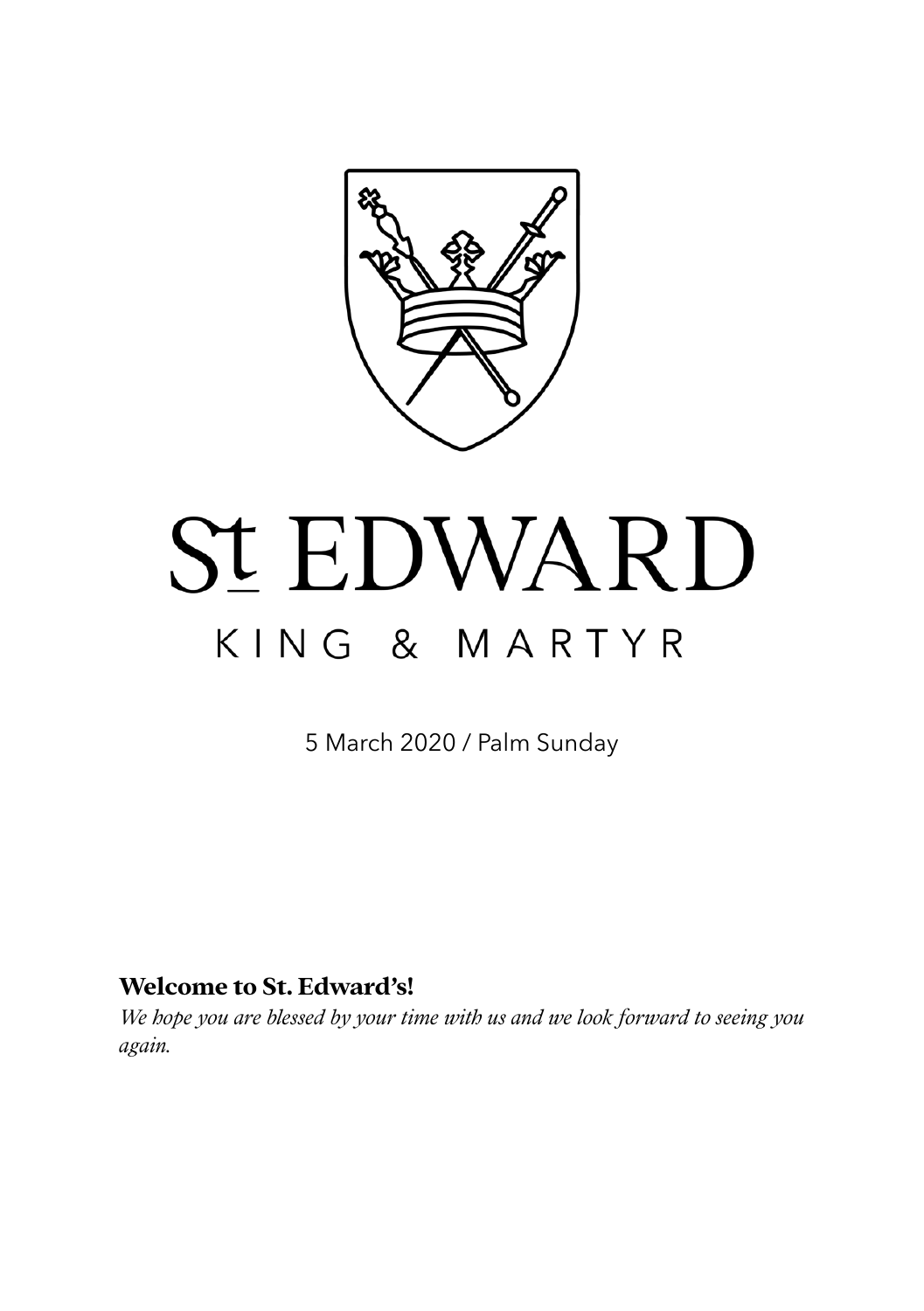## **Hymn** 60 — All Glory, Laud and Honour

Helen's Reflection on the Hymn*: This hymn text was written by St. Theodulph of Orleans c.820 while he was imprisoned in Angers, France. The text acts as a retelling of the triumphal entry of Jesus into Jerusalem. The medieval church actually reenacted this story on Palm Sunday using a standard liturgy that featured this hymn. This hymn is traditionally sung as a processional around the church and the local area, which is what we would be doing today.* 

# **Welcome & Greeting**

Grace, mercy and peace from God our Father and the Lord Jesus Christ be with you. **And also with you.**

*(We have a moment of silence)* 

#### **Preparation** *(Please sit or kneel)*

Hear the words of comfort our Saviour Christ says to all who truly turn to him:

Come to me, all who labour and are heavy laden, and I will give you rest (Matthew 11.28)

God so loved the world that he gave his only-begotten Son, that whoever believes in him should not perish but have eternal life (*John 3.16)* 

Hear what Saint Paul says: This saying is true, and worthy of full acceptance, that Christ Jesus came into the world to save sinners (*1 Timothy 1.15)* 

Hear what Saint John says: If anyone sins, we have an advocate with the Father, Jesus Christ the righteous; and he is the atoning sacrifice for our sins (*1 John 2.1, 2)* 

# **Confession**

Wash away all my iniquity and cleanse me from my sin.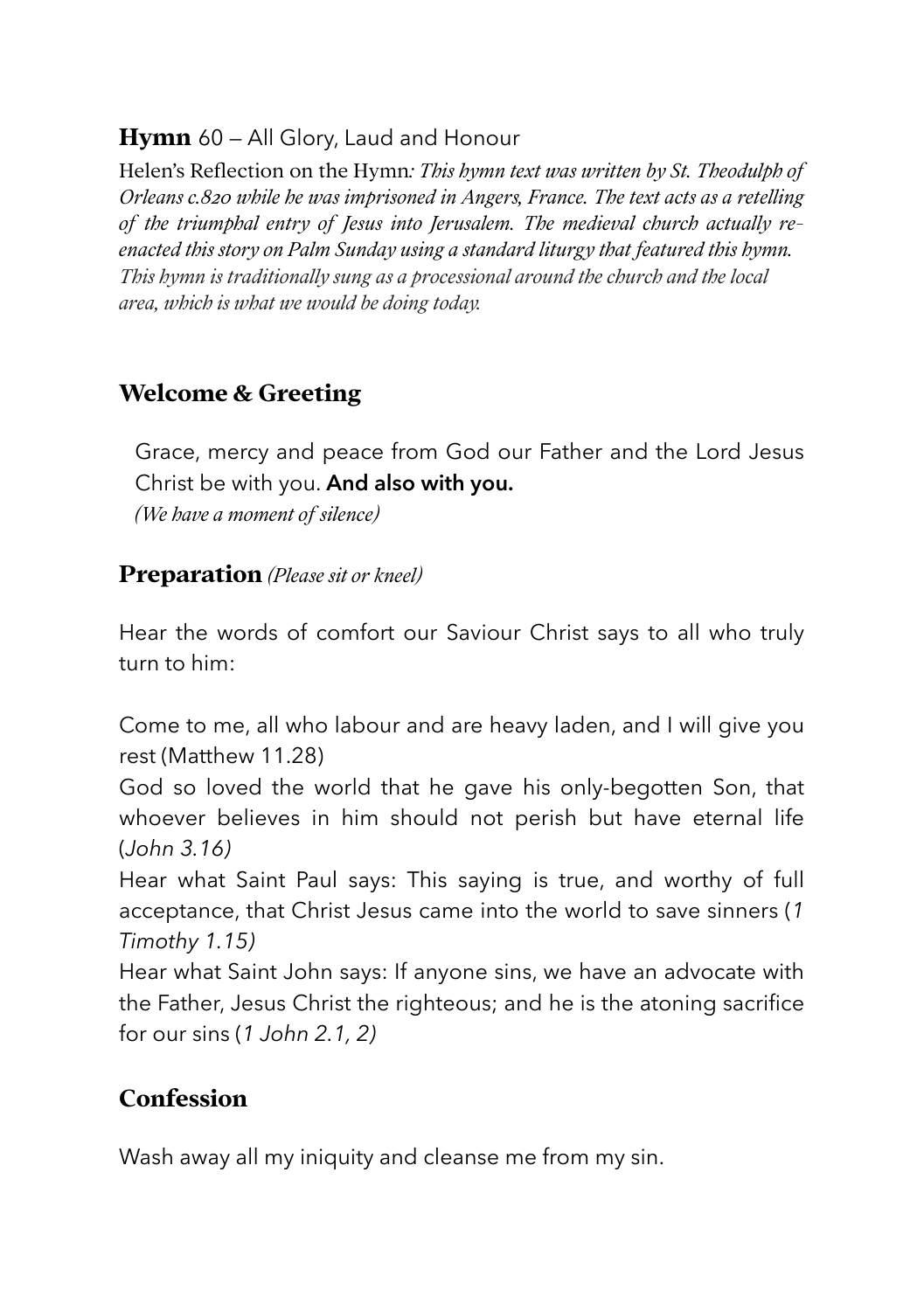Lord, have mercy. **Lord, have mercy.** 

Against you, you only have I sinned and done what is evil in your sight.

Christ, have mercy. **Christ, have mercy.** 

Create in me a pure heart, O God, and renew a steadfast spirit within me

Lord, have mercy. **Lord, have mercy.** 

# **Absolution**

Almighty God, who forgives all who truly repent, have mercy upon you, pardon and deliver you from all your sins, confirm and strengthen you in all goodness, and keep you in life eternal; through Jesus Christ our Lord. *Amen***.**

## **Hymn** 68 – O Sacred Head, Surround

Helen's Reflection on the Hymn: *From the triumphal entry into Jerusalem we move to the Liturgy of the Passion, which this hymn refers to. Unlike the first hymn, this is a very personal prayer from the foot of the cross.* 

# **The Collect**

**Almighty and everlasting God, who in your tender love towards the human race sent your Son our Saviour Jesus Christ to take upon him our flesh and to suffer death upon the cross: grant that we may follow the example of his patience and humility, and also be made partakers of his resurrection; through Jesus Christ your Son our Lord, who is alive and reigns with you, in the unity of the Holy Spirit, one God, now and for ever.** 

**New Testament Lesson** (Philippians 2:5-11)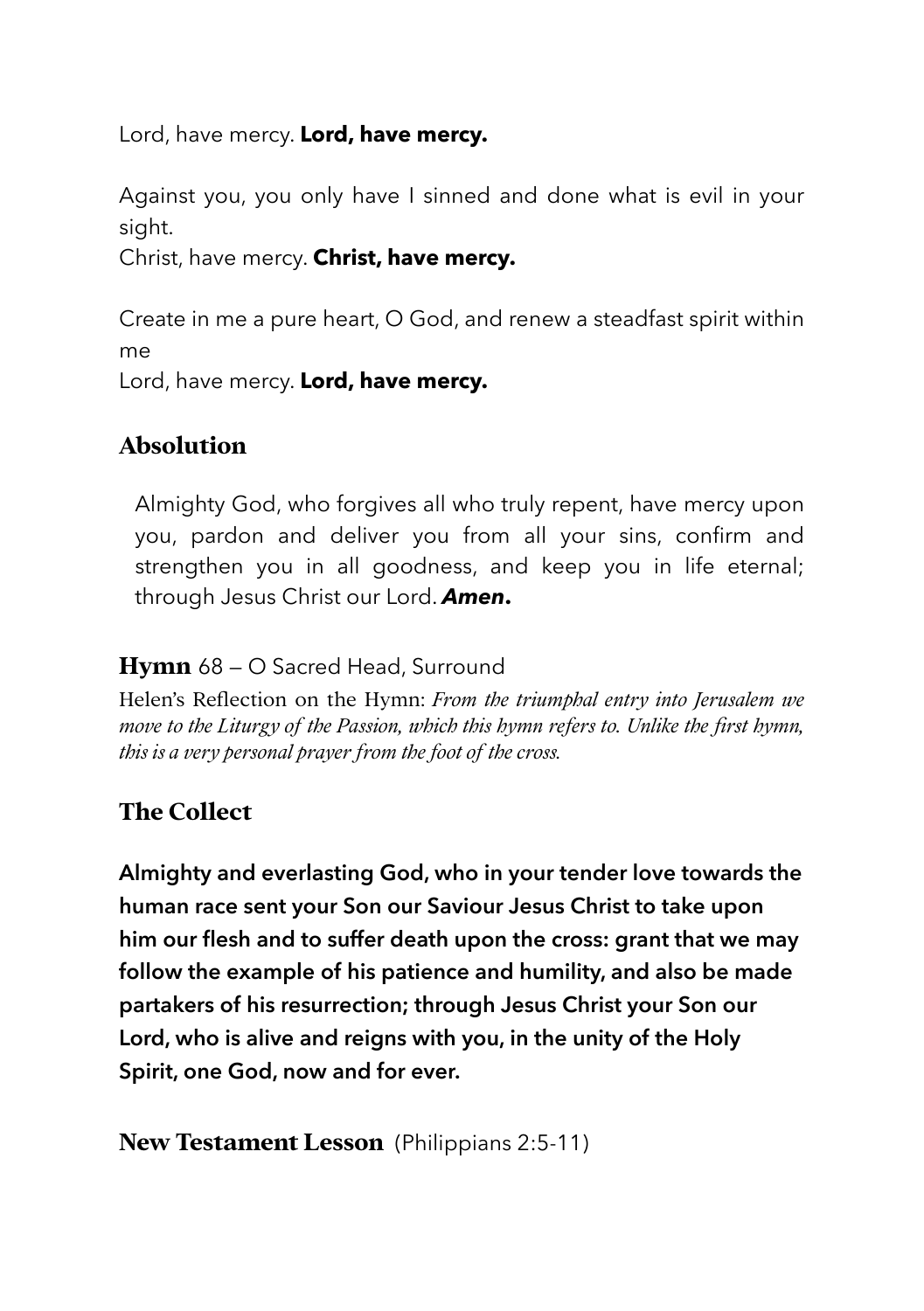5Let the same mind be in you that was in Christ Jesus, 6 who, though he was in the form of God, did not regard equality with God as something to be exploited, 7 but emptied himself, taking the form of a slave, being born in human likeness. And being found in human form,8 he humbled himself and became obedient to the point of death—even death on a cross.9 Therefore God also highly exalted him and gave him the name that is above every name,10 so that at the name of Jesus every knee should bend, in heaven and on earth and under the earth, 11 and every tongue should confess that Jesus Christ is Lord, to the glory of God the Father.

This is the word of the Lord. **Thanks be to God.**

David Thome



#### **From Psalm 31:9-16** *(Please remain seated as the psalm is sung)*

- 9 Have mercy on me, Lord, for I am in trouble; my eye is consumed with sorrow, my soul and my body also.
- 10 For my life is wasted with grief, and my years with sighing; my strength fails me because of my affliction, and my bones are consumed.
- 11 I have become a reproach to all my enemies and even to my neighbours, an object of dread to my acquaintances;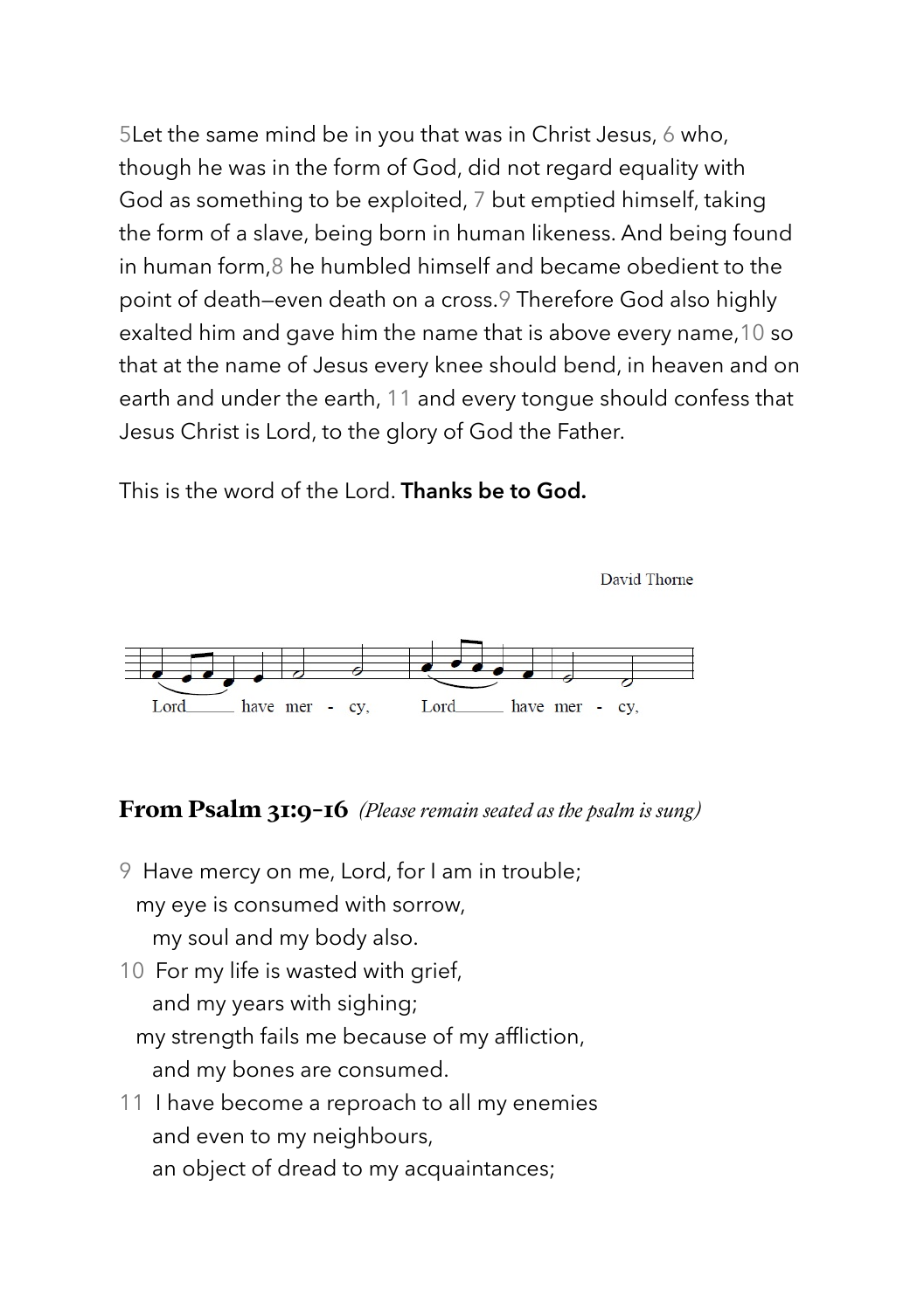when they see me in the street they flee from me.

- 12 I am forgotten like one that is dead, out of mind; I have become like a broken vessel.
- 13 For I have heard the whispering of the crowd; fear is on every side;

they scheme together against me,

and plot to take my life.

14 But my trust is in you, O Lord. I have said, 'You are my God.

- 15 'My times are in your hand; deliver me from the hand of my enemies, and from those who persecute me.
- 16 'Make your face to shine upon your servant, and save me for your mercy's sake.'

# **Glory to the Father, and to the Son, and to the Holy Spirit, as it was in the beginning is now and shall be forever. Amen***.*

#### **Gospel** *(We stand as we welcome the Gospel)*

Hear the Gospel of our Lord Jesus Christ according to Matthew (21:1-11) **Glory to you, O Lord.** 

When they had come near Jerusalem and had reached Bethphage, at the Mount of Olives, Jesus sent two disciples, 2saying to them, 'Go into the village ahead of you, and immediately you will find a donkey tied, and a colt with her; untie them and bring them to me. 3If anyone says anything to you, just say this, "The Lord needs them." And he will send them immediately.' 4This took place to fulfil what had been spoken through the prophet, saying, 5 'Tell the daughter of Zion, Look, your king is coming to you, humble, and mounted on a donkey, and on a colt, the foal of a donkey.' 6The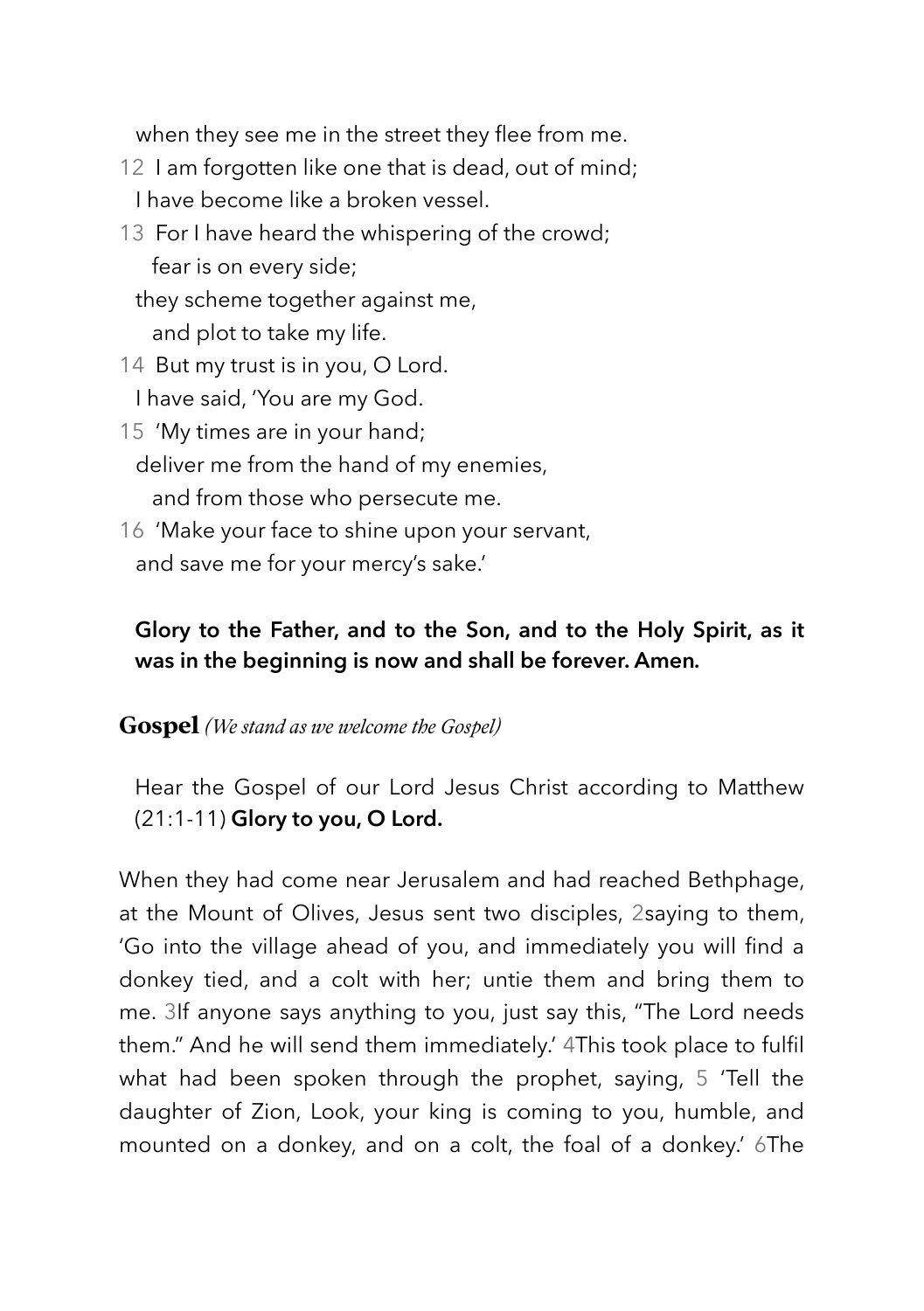disciples went and did as Jesus had directed them; 7they brought the donkey and the colt, and put their cloaks on them, and he sat on them. 8A very large crowd spread their cloaks on the road, and others cut branches from the trees and spread them on the road. 9The crowds that went ahead of him and that followed were shouting, 'Hosanna to the Son of David! Blessed is the one who comes in the name of the Lord! Hosanna in the highest heaven!' 10When he entered Jerusalem, the whole city was in turmoil, asking, 'Who is this?' 11The crowds were saying, 'This is the prophet Jesus from Nazareth in Galilee.'

This is the Gospel of the Lord. **Praise to you, O Christ.**

**Sermon** "Palm Sunday"- Matthias Grebe

# **Afrmation of Faith** *(We stand to declare our faith together)*

**Though he was divine, he did not cling to equality with God, but made himself nothing. Taking the form of a slave, he was born in human likeness. He humbled himself and was obedient to death, even the death of the cross. Therefore God has raised him on high, and has given him the name above every name: that at the name of Jesus every knee should bow, and every voice proclaim that Jesus Christ is Lord, to the glory of God the Father. Amen.** 

#### **Prayers of Intercession** *(Please sit or kneel for our intercessions)*

*(Intercessor says*) Lord, in your mercy (*We respond*) **Hear our prayer.** (*at the end we pray together*) **Merciful Father, accept these prayers for the sake of your Son, our Saviour Jesus Christ. Amen.**

**The Peace**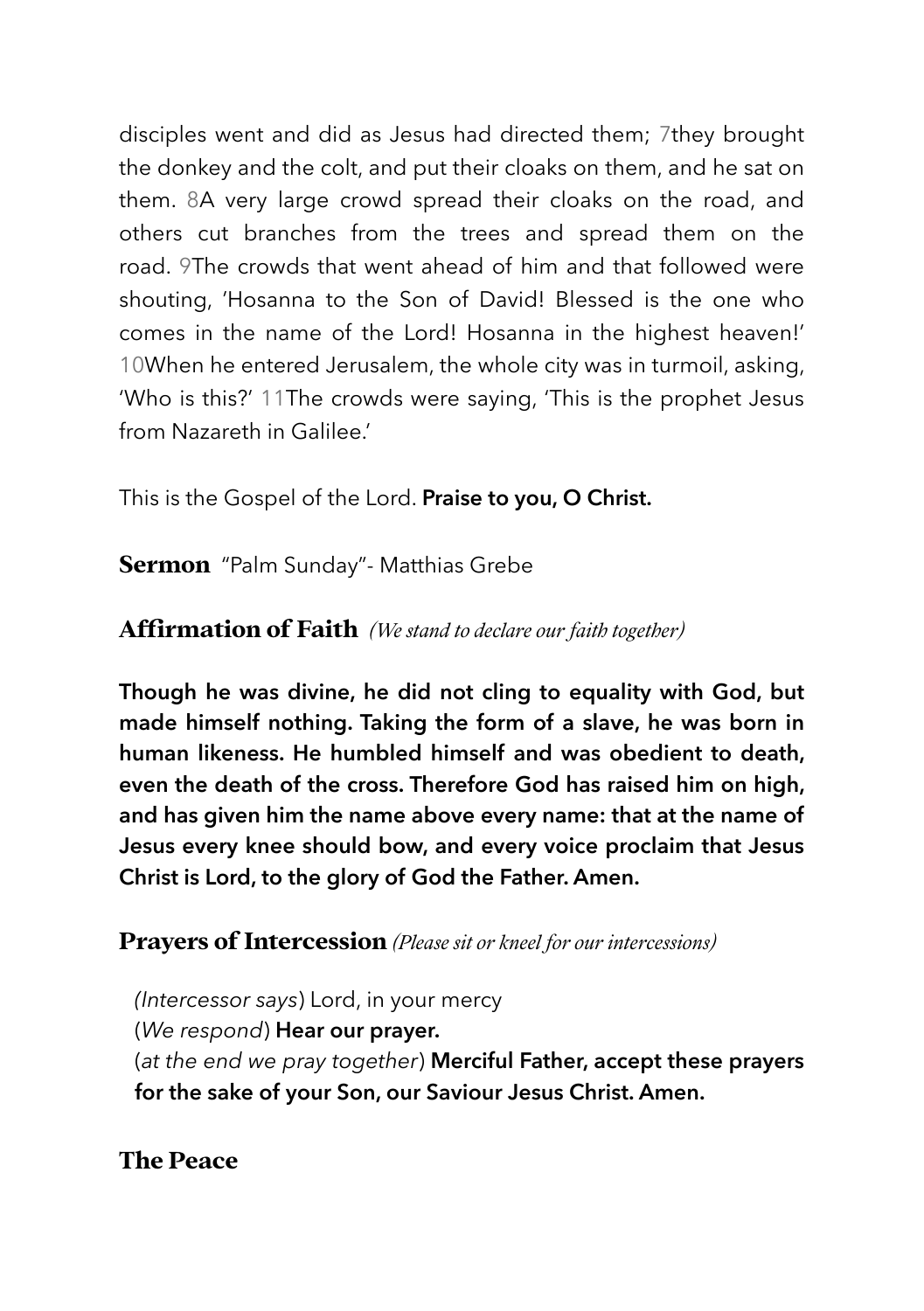Since we are justified by faith we have peace with God through our Lord Jesus Christ, who has given us access to his grace (Rom. 5.1, 2). The peace of the Lord be always with you.

#### **And also with you.**

#### **Hymn** 61 — Ride On, Ride On in Majesty

Helen's Reflection on the Hymn: *On the 3rd Sunday in Advent we sing 'On Jordan's bank the Baptist's cry announces that the Lord is nigh' to the same tune as this hymn. For me this brings everything back into a full circle. St.John has announced that the King of Kings is coming to set his people free and here we are singing about His triumphal arrival. And yet this is only the beginning- in verse two we sing that Jesus is riding on to die and that is where His triumph actually begins.* 

# **The Eucharistic Prayer**

The Lord be with you **And also with you**  Lift up your hearts. **We lift them to the Lord.**  Let us give thanks to the Lord our God. **It is right to give thanks and praise.** 

It is indeed right and good to give you thanks and praise, almighty God and everlasting Father, through Jesus Christ your Son. For in these forty days you lead us into the desert of repentance that through a pilgrimage of prayer and discipline we may grow in grace and learn to be your people once again. Through fasting, prayer and acts of service you bring us back to your generous heart. Through study of your holy word you open our eyes to your presence in the world and free our hands to welcome others into the radiant splendour of your love. As we prepare to celebrate the Easter feast with joyful hearts and minds we bless you for your mercy and join with saints and angels forever praising you and singing: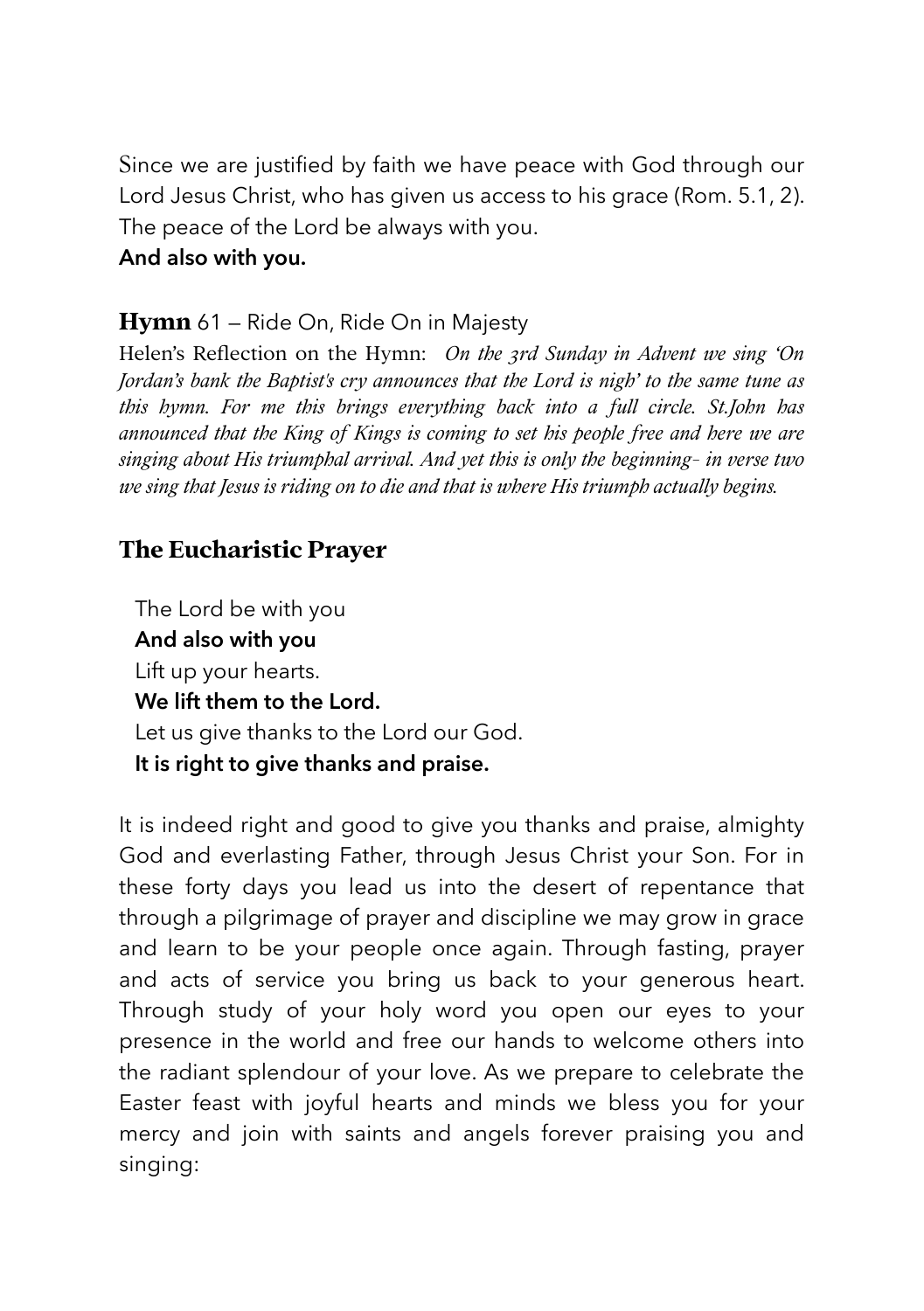**Holy, holy, holy Lord, God of power and might, heaven and earth are full of your glory. Hosanna in the highest. Blessed is he who comes in the name of the Lord. Hosanna in the highest.** 

We praise and bless you, loving Father, through Jesus Christ, our Lord; and as we obey his command, send your Holy Spirit, that broken bread and wine outpoured may be for us the body and blood of your dear Son.

On the night before he died he had supper with his friends and, taking bread, he praised you. He broke the bread, gave it to them and said: Take, eat; this is my body which is given for you; do this in remembrance of me. When supper was ended he took the cup of wine. Again he praised you, gave it to them and said: Drink this, all of you; this is my blood of the new covenant, which is shed for you and for many for the forgiveness of sins. Do this, as often as you drink it, in remembrance of me.

So, Father, we remember all that Jesus did, in him we plead with confidence his sacrifice made once for all upon the cross. Bringing before you the bread of life and cup of salvation, we proclaim his death and resurrection until he comes in glory.

Christ is the bread of life.

# **When we eat this bread and drink this cup, we proclaim your death, Lord Jesus, until you come in glory.**

Lord of all life, help us to work together for that day when your kingdom comes and justice and mercy will be seen in all the earth. Look with favour on your people, gather us in your loving arms and bring us with all the saints to feast at your table in heaven. Through Christ, and with Christ, and in Christ, in the unity of the Holy Spirit, all honour and glory are yours, O loving Father, for ever and ever.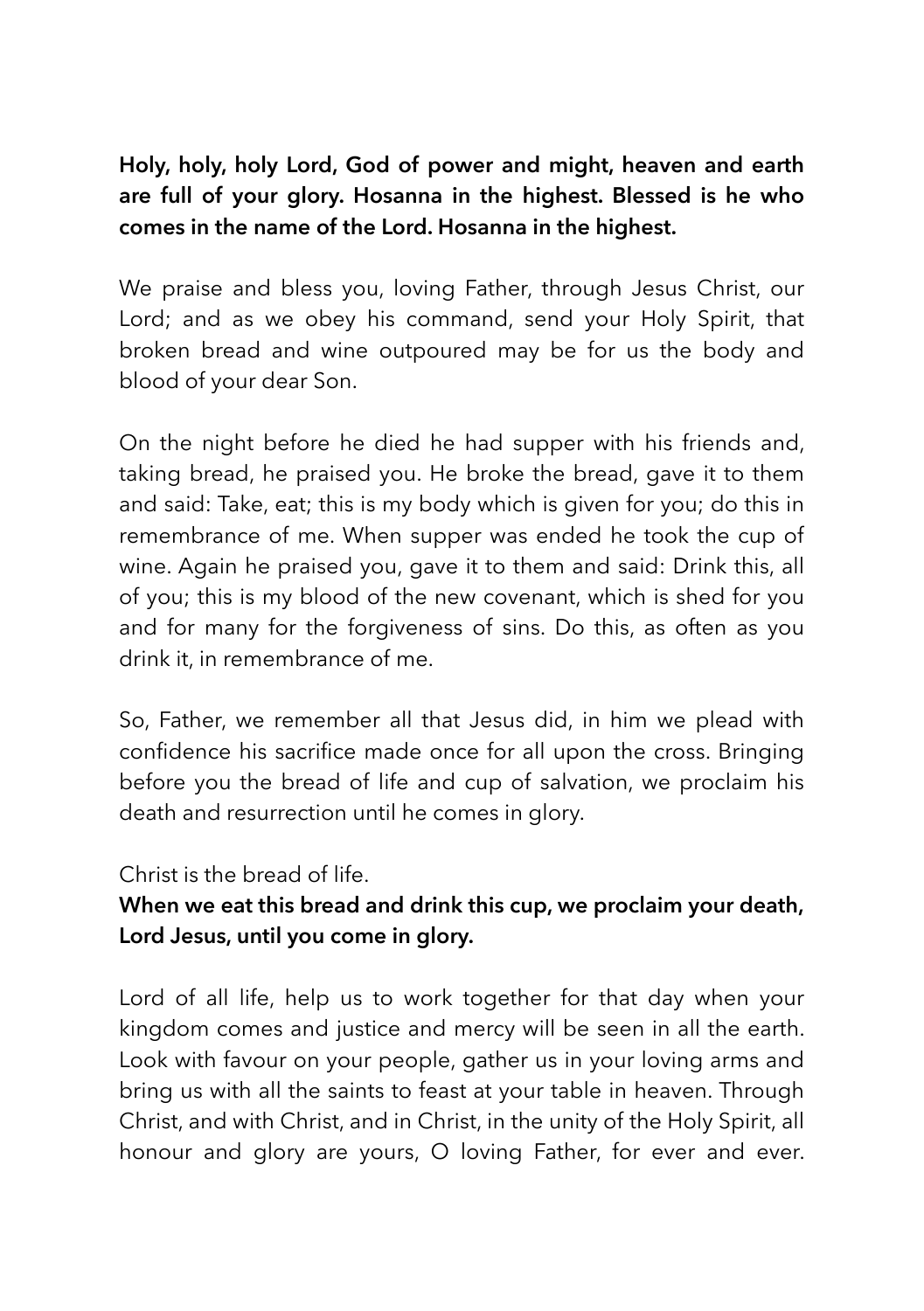#### **Amen**.

#### **The Lord's Prayer** *(Please sit or kneel)*

Let us pray with confidence as our Saviour has taught us:

**Our Father in heaven, hallowed be your name; your kingdom come; your will be done; on earth as in heaven. Give us today our daily bread. Forgive us our sins, as we forgive those who sin against us. Lead us not into temptation; but deliver us from evil. For the kingdom, the power and the glory are yours, now and forever.** *Amen.*

We break this bread to share in the body of Christ. **Though we are many, we are one body, because we all share in one bread.**

**Lamb of God, you take away the sins of the world, have mercy on us. Lamb of God, you take away the sins of the world, have mercy on us. Lamb of God, you take away the sins of the world, grant us peace.**

Draw near with faith. Receive the body of our Lord Jesus Christ which he gave for you, and his blood which he shed for you. Eat and drink in remembrance that he died for you, and feed on him in your hearts by faith with thanksgiving.

**We do not presume to come to this your table, merciful Lord, trusting in our own righteousness, but in your manifold and great mercies. We are not worthy so much as to gather up the crumbs under your table. But you are the same Lord whose nature is always to have mercy. Grant us therefore, gracious Lord, so to eat the flesh of your dear Son Jesus Christ and to drink his blood, that our sinful bodies may be made clean by his body and our souls washed through his most precious blood, and that we may evermore dwell in him, and he in us. Amen***.*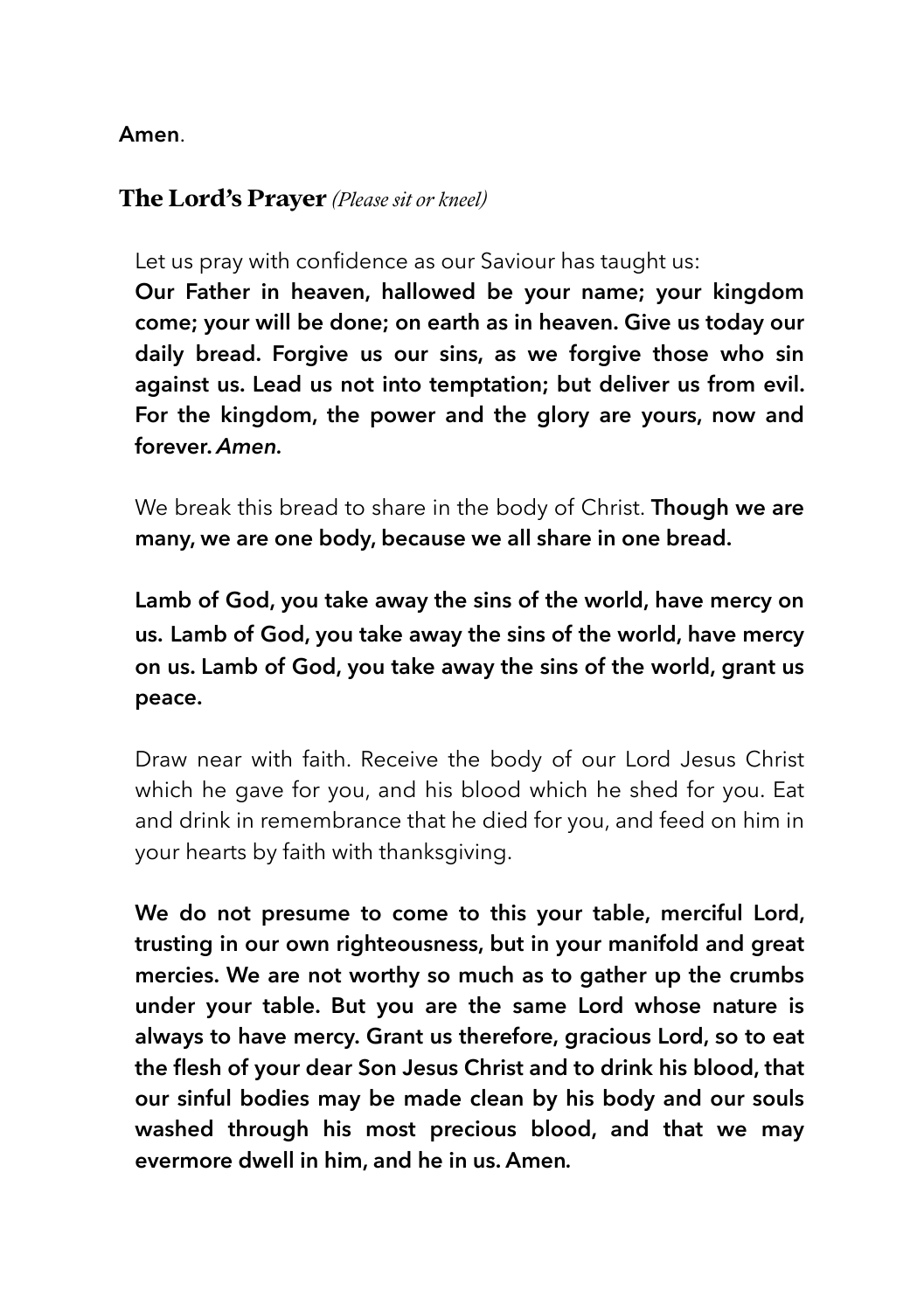*(All who regularly receive communion in their church are welcome to receive here. Those who do not receive communion are invited to come forward for a blessing,*  with their hands downwards on the altar rail. If you require a gluten-free wafer, *please raise one finger at the altar rail.)* 

## **Prayer after Communion**

**Father of all, we give you thanks and praise, that when we were still far off you met us in your Son and brought us home. Dying and living, he declared your love, gave us grace, and opened the gate of glory. May we who share Christ's body live his risen life; we who drink his cup bring life to others; we whom the Spirit lights give light to the world. Keep us firm in the hope you have set before us, so we and all your children shall be free, and the whole earth live to praise your name; through Christ our Lord. Amen***.* 

#### **Hymn** 63 — My Song is Love Unknown

*Helen's Reflection on the Hymn: This has to be one of my all time favourite hymns and I will not be leaving out any verses when I sing it today! Like the ofertory hymn this reflects on Jesus's entry into Jerusalem as a triumph that quickly turns to tragedy. In verse three, the crowd are cheering with one breath and with then calling for Him to be crucified with the next. The people who witnessed His miracles are now using them as a reason for Him to be put to death. When I sing this I always wonder what I would have done had I been there. Would I have followed the crowd? In the last two verses, the hymn becomes a personal prayer and ends with the wonderful words "This is my Friend, in whose sweet praise I all my days would gladly spend."* 

#### **Notices**

## **Blessing**

May Christ give you grace to grow in holiness, to deny yourselves, take up your cross, and follow him; and the blessing of God almighty, the Father, the Son, and the Holy Spirit, be among you and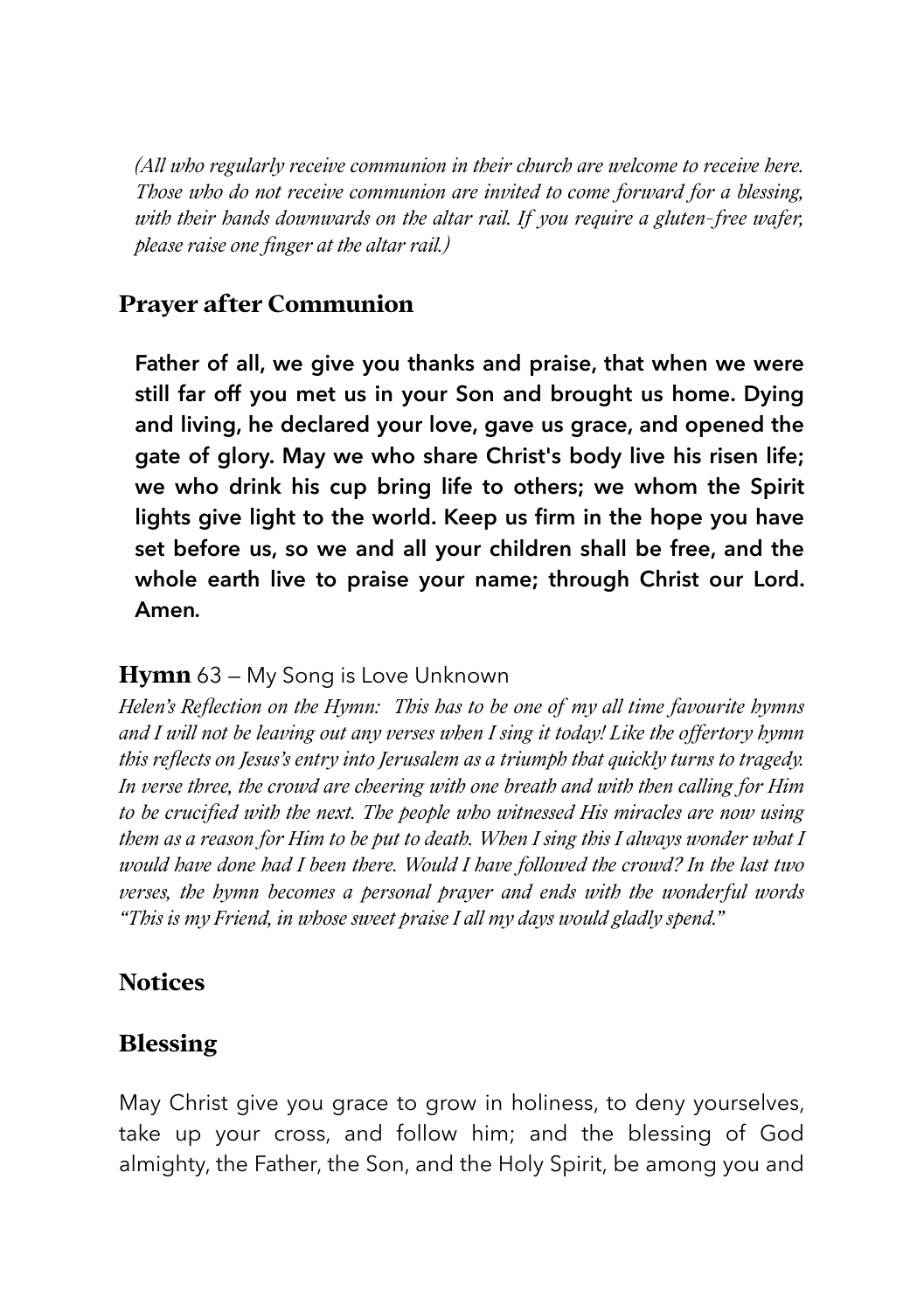remain with you always. *Amen***.**

Go in peace to love and serve the Lord. **In the name of Christ. Amen.** 

> *(Please stay for cofee & refreshments just after the service, in the left hand chapel at the front of the church)*

#### **Notices**

**Assistance During Outbreak:** We know that everyone is under a lot of stress during the present situation. If at any point you need assistance whether spiritual, emotional, or material please feel free to contact Mark, Matthias, or email [stedwardsassistant@gmail.com](mailto:stedwardsassistant@gmail.com)

**Future Services:** For Holy Week, we will be trying something slightly different. The church now has a Zoom account. This is a video conferencing platform that allows up to 100 users to join an event. You can easily download it to your phone/computer by going to [http://www.zoom.us](http://www.zoom.us/) You'll then need to create a free account with your email and you're all set! There is also the possibility of calling in to the meeting for those who don't have access to a computer. We'll send out more details, but next week we're going to try the software for Evening Prayer on Mon., Tues., and Wed. At 5:30pm. This will give us time to test it for our Maundy Thursday service, Good Friday meditations and Easter Sunday. Please download the software and we'll send out further details about the meetings. If you have any difficulties please let me, Matthias or Madison know and we'll do our best to sort out any tech issues.

**Cleaning Volunteer Needed**: We are in need of a volunteer to further assist with the cleaning of the church building once things start up again. This person would specifically be responsible for